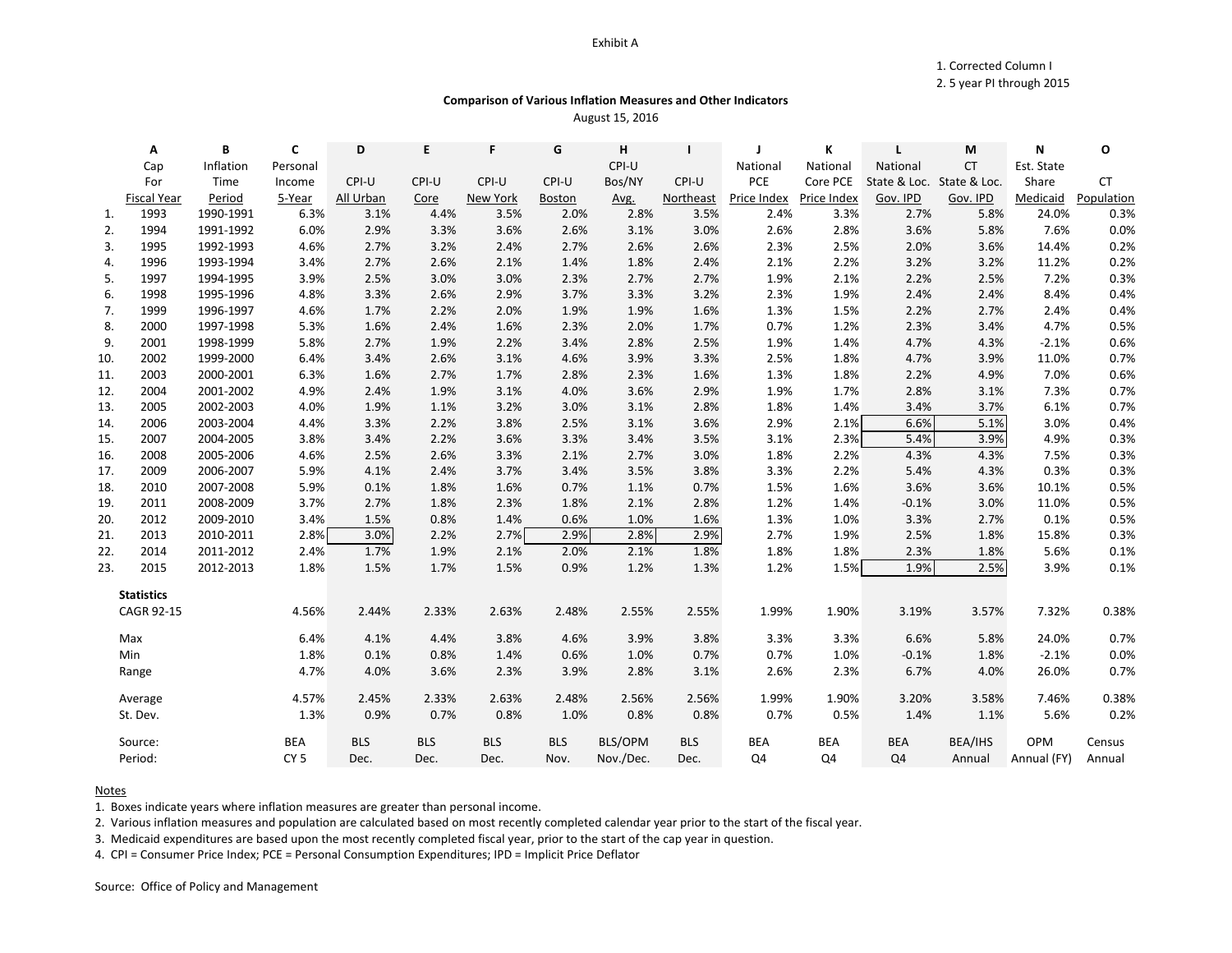## Exhibit B

1. Corrected Column I

2. 10 year PI through 2015

# **Comparison of Various Inflation Measures and Other Indicators**

August 15, 2016

|     | Α                  | В         | C          | D          | E          | F          | G             | н         |                  | J           | K           | L                         | М         | N           | O          |
|-----|--------------------|-----------|------------|------------|------------|------------|---------------|-----------|------------------|-------------|-------------|---------------------------|-----------|-------------|------------|
|     | Cap                | Inflation | Personal   |            |            |            |               | CPI-U     |                  | National    | National    | National                  | <b>CT</b> | Est. State  |            |
|     | For                | Time      | Income     | CPI-U      | CPI-U      | CPI-U      | CPI-U         | Bos/NY    | CPI-U            | PCE         | Core PCE    | State & Loc. State & Loc. |           | Share       | <b>CT</b>  |
|     | <b>Fiscal Year</b> | Period    | 10-Year    | All Urban  | Core       | New York   | <b>Boston</b> | Avg.      | <b>Northeast</b> | Price Index | Price Index | Gov. IPD                  | Gov. IPD  | Medicaid    | Population |
| 1.  | 1993               | 1990-1991 | 7.3%       | 3.1%       | 4.4%       | 3.5%       | 2.0%          | 2.8%      | 3.5%             | 2.4%        | 3.3%        | 2.7%                      | 5.8%      | 24.0%       | 0.3%       |
| 2.  | 1994               | 1991-1992 | 7.3%       | 2.9%       | 3.3%       | 3.6%       | 2.6%          | 3.1%      | 3.0%             | 2.6%        | 2.8%        | 3.6%                      | 5.8%      | 7.6%        | 0.0%       |
| 3.  | 1995               | 1992-1993 | 6.9%       | 2.7%       | 3.2%       | 2.4%       | 2.7%          | 2.6%      | 2.6%             | 2.3%        | 2.5%        | 2.0%                      | 3.6%      | 14.4%       | 0.2%       |
| 4.  | 1996               | 1993-1994 | 6.0%       | 2.7%       | 2.6%       | 2.1%       | 1.4%          | 1.8%      | 2.4%             | 2.1%        | 2.2%        | 3.2%                      | 3.2%      | 11.2%       | 0.2%       |
| 5.  | 1997               | 1994-1995 | 5.8%       | 2.5%       | 3.0%       | 3.0%       | 2.3%          | 2.7%      | 2.7%             | 1.9%        | 2.1%        | 2.2%                      | 2.5%      | 7.2%        | 0.3%       |
| 6.  | 1998               | 1995-1996 | 5.5%       | 3.3%       | 2.6%       | 2.9%       | 3.7%          | 3.3%      | 3.2%             | 2.3%        | 1.9%        | 2.4%                      | 2.4%      | 8.4%        | 0.4%       |
| 7.  | 1999               | 1996-1997 | 5.3%       | 1.7%       | 2.2%       | 2.0%       | 1.9%          | 1.9%      | 1.6%             | 1.3%        | 1.5%        | 2.2%                      | 2.7%      | 2.4%        | 0.4%       |
| 8.  | 2000               | 1997-1998 | 5.0%       | 1.6%       | 2.4%       | 1.6%       | 2.3%          | 2.0%      | 1.7%             | 0.7%        | 1.2%        | 2.3%                      | 3.4%      | 4.7%        | 0.5%       |
| 9.  | 2001               | 1998-1999 | 4.6%       | 2.7%       | 1.9%       | 2.2%       | 3.4%          | 2.8%      | 2.5%             | 1.9%        | 1.4%        | 4.7%                      | 4.3%      | $-2.1%$     | 0.6%       |
| 10. | 2002               | 1999-2000 | 5.2%       | 3.4%       | 2.6%       | 3.1%       | 4.6%          | 3.9%      | 3.3%             | 2.5%        | 1.8%        | 4.7%                      | 3.9%      | 11.0%       | 0.7%       |
| 11. | 2003               | 2000-2001 | 5.5%       | 1.6%       | 2.7%       | 1.7%       | 2.8%          | 2.3%      | 1.6%             | 1.3%        | 1.8%        | 2.2%                      | 4.9%      | 7.0%        | 0.6%       |
| 12. | 2004               | 2001-2002 | 4.8%       | 2.4%       | 1.9%       | 3.1%       | 4.0%          | 3.6%      | 2.9%             | 1.9%        | 1.7%        | 2.8%                      | 3.1%      | 7.3%        | 0.7%       |
| 13. | 2005               | 2002-2003 | 4.7%       | 1.9%       | 1.1%       | 3.2%       | 3.0%          | 3.1%      | 2.8%             | 1.8%        | 1.4%        | 3.4%                      | 3.7%      | 6.1%        | 0.7%       |
| 14. | 2006               | 2003-2004 | 5.1%       | 3.3%       | 2.2%       | 3.8%       | 2.5%          | 3.1%      | 3.6%             | 2.9%        | 2.1%        | 6.6%                      | 5.1%      | 3.0%        | 0.4%       |
| 15. | 2007               | 2004-2005 | 5.1%       | 3.4%       | 2.2%       | 3.6%       | 3.3%          | 3.4%      | 3.5%             | 3.1%        | 2.3%        | 5.4%                      | 3.9%      | 4.9%        | 0.3%       |
| 16. | 2008               | 2005-2006 | 5.4%       | 2.5%       | 2.6%       | 3.3%       | 2.1%          | 2.7%      | 3.0%             | 1.8%        | 2.2%        | 4.3%                      | 4.3%      | 7.5%        | 0.3%       |
| 17. | 2009               | 2006-2007 | 5.4%       | 4.1%       | 2.4%       | 3.7%       | 3.4%          | 3.5%      | 3.8%             | 3.3%        | 2.2%        | 5.4%                      | 4.3%      | 0.3%        | 0.3%       |
| 18. | 2010               | 2007-2008 | 4.9%       | 0.1%       | 1.8%       | 1.6%       | 0.7%          | 1.1%      | 0.7%             | 1.5%        | 1.6%        | 3.6%                      | 3.6%      | 10.1%       | 0.5%       |
| 19. | 2011               | 2008-2009 | 4.1%       | 2.7%       | 1.8%       | 2.3%       | 1.8%          | 2.1%      | 2.8%             | 1.2%        | 1.4%        | $-0.1%$                   | 3.0%      | 11.0%       | 0.5%       |
| 20. | 2012               | 2009-2010 | 3.6%       | 1.5%       | 0.8%       | 1.4%       | 0.6%          | 1.0%      | 1.6%             | 1.3%        | 1.0%        | 3.3%                      | 2.7%      | 0.1%        | 0.5%       |
| 21. | 2013               | 2010-2011 | 3.7%       | 3.0%       | 2.2%       | 2.7%       | 2.9%          | 2.8%      | 2.9%             | 2.7%        | 1.9%        | 2.5%                      | 1.8%      | 15.8%       | 0.3%       |
| 22. | 2014               | 2011-2012 | 4.2%       | 1.7%       | 1.9%       | 2.1%       | 2.0%          | 2.1%      | 1.8%             | 1.8%        | 1.8%        | 2.3%                      | 1.8%      | 5.6%        | 0.1%       |
| 23. | 2015               | 2012-2013 | 3.8%       | 1.5%       | 1.7%       | 1.5%       | 0.9%          | 1.2%      | 1.3%             | 1.2%        | 1.5%        | 1.9%                      | 2.5%      | 3.9%        | 0.1%       |
|     | <b>Statistics</b>  |           |            |            |            |            |               |           |                  |             |             |                           |           |             |            |
|     | <b>CAGR 92-15</b>  |           | 5.18%      | 2.44%      | 2.33%      | 2.63%      | 2.48%         | 2.55%     | 2.55%            | 1.99%       | 1.90%       | 3.19%                     | 3.57%     | 7.32%       | 0.38%      |
|     | Max                |           | 7.3%       | 4.1%       | 4.4%       | 3.8%       | 4.6%          | 3.9%      | 3.8%             | 3.3%        | 3.3%        | 6.6%                      | 5.8%      | 24.0%       | 0.7%       |
|     | Min                |           | 3.6%       | 0.1%       | 0.8%       | 1.4%       | 0.6%          | 1.0%      | 0.7%             | 0.7%        | 1.0%        | $-0.1%$                   | 1.8%      | $-2.1%$     | 0.0%       |
|     | Range              |           | 3.7%       | 4.0%       | 3.6%       | 2.3%       | 3.9%          | 2.8%      | 3.1%             | 2.6%        | 2.3%        | 6.7%                      | 4.0%      | 26.0%       | 0.7%       |
|     | Average            |           | 5.18%      | 2.45%      | 2.33%      | 2.63%      | 2.48%         | 2.56%     | 2.56%            | 1.99%       | 1.90%       | 3.20%                     | 3.58%     | 7.46%       | 0.38%      |
|     | St. Dev.           |           | 1.0%       | 0.9%       | 0.7%       | 0.8%       | 1.0%          | 0.8%      | 0.8%             | 0.7%        | 0.5%        | 1.4%                      | 1.1%      | 5.6%        | 0.2%       |
|     | Source:            |           | <b>BEA</b> | <b>BLS</b> | <b>BLS</b> | <b>BLS</b> | <b>BLS</b>    | BLS/OPM   | <b>BLS</b>       | <b>BEA</b>  | <b>BEA</b>  | <b>BEA</b>                | BEA/IHS   | OPM         | Census     |
|     | Period:            |           | CY 10      | Dec.       | Dec.       | Dec.       | Nov.          | Nov./Dec. | Dec.             | Q4          | Q4          | Q <sub>4</sub>            | Annual    | Annual (FY) | Annual     |

## Notes

1. Boxes indicate years where inflation measures are greater than personal income.

2. Various inflation measures and population are calculated based on most recently completed calendar year prior to the start of the fiscal year.

3. Medicaid expenditures are based upon the most recently completed fiscal year, prior to the start of the cap year in question.

4. CPI = Consumer Price Index; PCE = Personal Consumption Expenditures; IPD = Implicit Price Deflator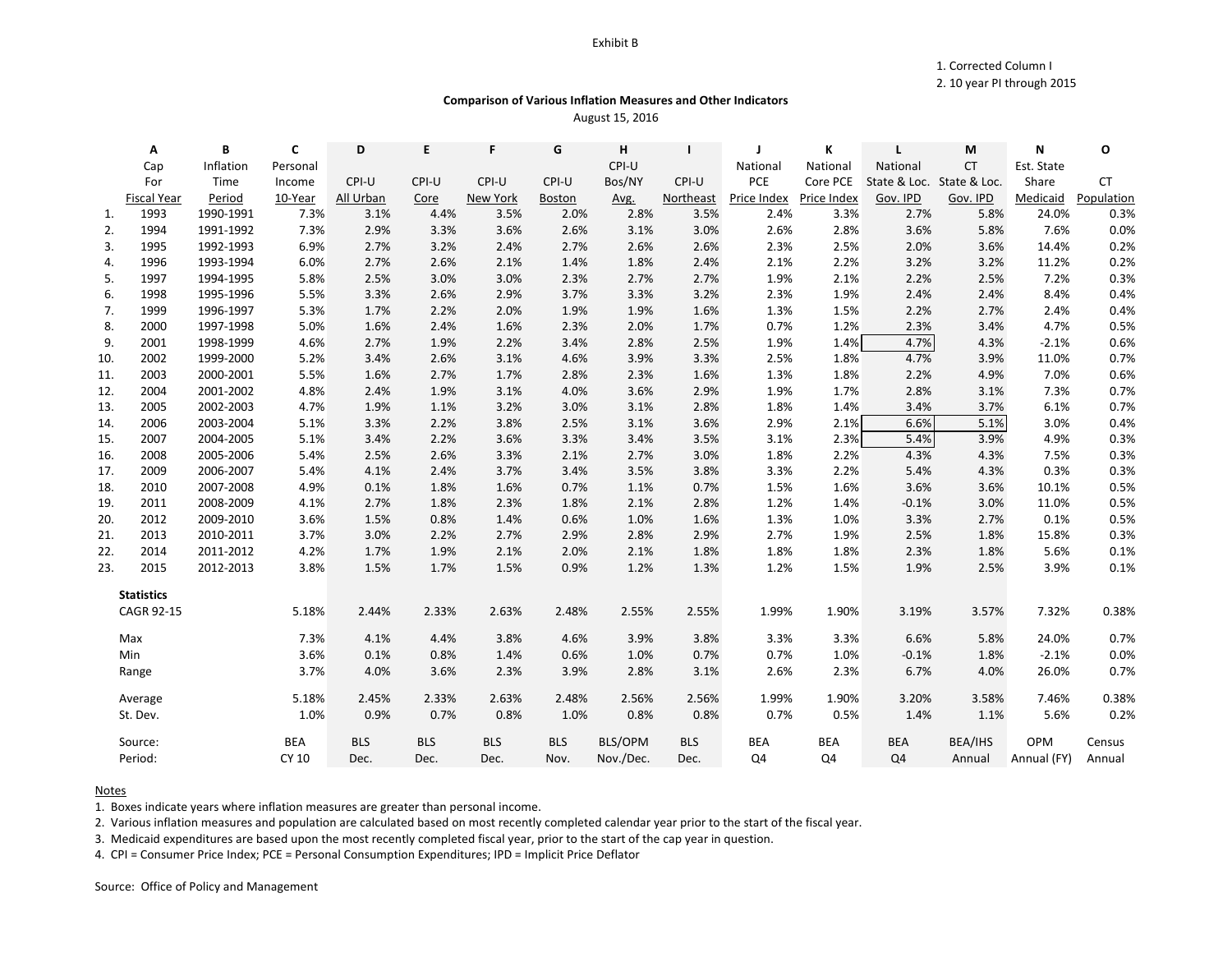### Exhibit C

1. Corrected Column I

# 2. 5 year PI through 2017

# **Comparison of Various Inflation Measures and Other Indicators** August 15, 2016

|     | Α                  | В         | C               | D          | E          | F          | G          | н         | $\mathbf{I}$ | J           | К           | L                         | M         | N           | О          |
|-----|--------------------|-----------|-----------------|------------|------------|------------|------------|-----------|--------------|-------------|-------------|---------------------------|-----------|-------------|------------|
|     | Cap                | Inflation | Personal        |            |            |            |            | CPI-U     |              | National    | National    | National                  | <b>CT</b> | Est. State  |            |
|     | For                | Time      | Income          | CPI-U      | CPI-U      | CPI-U      | CPI-U      | Bos/NY    | CPI-U        | PCE         | Core PCE    | State & Loc. State & Loc. |           | Share       | <b>CT</b>  |
|     | <b>Fiscal Year</b> | Period    | 5-Year          | All Urban  | Core       | New York   | Boston     | Avg.      | Northeast    | Price Index | Price Index | Gov. IPD                  | Gov. IPD  | Medicaid    | Population |
| 1.  | 1993               | 1990-1991 | 6.3%            | 3.1%       | 4.4%       | 3.5%       | 2.0%       | 2.8%      | 3.5%         | 2.4%        | 3.3%        | 2.7%                      | 5.8%      | 24.0%       | 0.3%       |
| 2.  | 1994               | 1991-1992 | 6.0%            | 2.9%       | 3.3%       | 3.6%       | 2.6%       | 3.1%      | 3.0%         | 2.6%        | 2.8%        | 3.6%                      | 5.8%      | 7.6%        | 0.0%       |
| 3.  | 1995               | 1992-1993 | 4.6%            | 2.7%       | 3.2%       | 2.4%       | 2.7%       | 2.6%      | 2.6%         | 2.3%        | 2.5%        | 2.0%                      | 3.6%      | 14.4%       | 0.2%       |
| 4.  | 1996               | 1993-1994 | 3.4%            | 2.7%       | 2.6%       | 2.1%       | 1.4%       | 1.8%      | 2.4%         | 2.1%        | 2.2%        | 3.2%                      | 3.2%      | 11.2%       | 0.2%       |
| 5.  | 1997               | 1994-1995 | 3.9%            | 2.5%       | 3.0%       | 3.0%       | 2.3%       | 2.7%      | 2.7%         | 1.9%        | 2.1%        | 2.2%                      | 2.5%      | 7.2%        | 0.3%       |
| 6.  | 1998               | 1995-1996 | 4.8%            | 3.3%       | 2.6%       | 2.9%       | 3.7%       | 3.3%      | 3.2%         | 2.3%        | 1.9%        | 2.4%                      | 2.4%      | 8.4%        | 0.4%       |
| 7.  | 1999               | 1996-1997 | 4.6%            | 1.7%       | 2.2%       | 2.0%       | 1.9%       | 1.9%      | 1.6%         | 1.3%        | 1.5%        | 2.2%                      | 2.7%      | 2.4%        | 0.4%       |
| 8.  | 2000               | 1997-1998 | 5.3%            | 1.6%       | 2.4%       | 1.6%       | 2.3%       | 2.0%      | 1.7%         | 0.7%        | 1.2%        | 2.3%                      | 3.4%      | 4.7%        | 0.5%       |
| 9.  | 2001               | 1998-1999 | 5.8%            | 2.7%       | 1.9%       | 2.2%       | 3.4%       | 2.8%      | 2.5%         | 1.9%        | 1.4%        | 4.7%                      | 4.3%      | $-2.1%$     | 0.6%       |
| 10. | 2002               | 1999-2000 | 6.4%            | 3.4%       | 2.6%       | 3.1%       | 4.6%       | 3.9%      | 3.3%         | 2.5%        | 1.8%        | 4.7%                      | 3.9%      | 11.0%       | 0.7%       |
| 11. | 2003               | 2000-2001 | 6.3%            | 1.6%       | 2.7%       | 1.7%       | 2.8%       | 2.3%      | 1.6%         | 1.3%        | 1.8%        | 2.2%                      | 4.9%      | 7.0%        | 0.6%       |
| 12. | 2004               | 2001-2002 | 4.9%            | 2.4%       | 1.9%       | 3.1%       | 4.0%       | 3.6%      | 2.9%         | 1.9%        | 1.7%        | 2.8%                      | 3.1%      | 7.3%        | 0.7%       |
| 13. | 2005               | 2002-2003 | 4.0%            | 1.9%       | 1.1%       | 3.2%       | 3.0%       | 3.1%      | 2.8%         | 1.8%        | 1.4%        | 3.4%                      | 3.7%      | 6.1%        | 0.7%       |
| 14. | 2006               | 2003-2004 | 4.4%            | 3.3%       | 2.2%       | 3.8%       | 2.5%       | 3.1%      | 3.6%         | 2.9%        | 2.1%        | 6.6%                      | 5.1%      | 3.0%        | 0.4%       |
| 15. | 2007               | 2004-2005 | 3.8%            | 3.4%       | 2.2%       | 3.6%       | 3.3%       | 3.4%      | 3.5%         | 3.1%        | 2.3%        | 5.4%                      | 3.9%      | 4.9%        | 0.3%       |
| 16. | 2008               | 2005-2006 | 4.6%            | 2.5%       | 2.6%       | 3.3%       | 2.1%       | 2.7%      | 3.0%         | 1.8%        | 2.2%        | 4.3%                      | 4.3%      | 7.5%        | 0.3%       |
| 17. | 2009               | 2006-2007 | 5.9%            | 4.1%       | 2.4%       | 3.7%       | 3.4%       | 3.5%      | 3.8%         | 3.3%        | 2.2%        | 5.4%                      | 4.3%      | 0.3%        | 0.3%       |
| 18. | 2010               | 2007-2008 | 5.9%            | 0.1%       | 1.8%       | 1.6%       | 0.7%       | 1.1%      | 0.7%         | 1.5%        | 1.6%        | 3.6%                      | 3.6%      | 10.1%       | 0.5%       |
| 19. | 2011               | 2008-2009 | 3.7%            | 2.7%       | 1.8%       | 2.3%       | 1.8%       | 2.1%      | 2.8%         | 1.2%        | 1.4%        | $-0.1%$                   | 3.0%      | 11.0%       | 0.5%       |
| 20. | 2012               | 2009-2010 | 3.4%            | 1.5%       | 0.8%       | 1.4%       | 0.6%       | 1.0%      | 1.6%         | 1.3%        | 1.0%        | 3.3%                      | 2.7%      | 0.1%        | 0.5%       |
| 21. | 2013               | 2010-2011 | 2.8%            | 3.0%       | 2.2%       | 2.7%       | 2.9%       | 2.8%      | 2.9%         | 2.7%        | 1.9%        | 2.5%                      | 1.8%      | 15.8%       | 0.3%       |
| 22. | 2014               | 2011-2012 | 2.4%            | 1.7%       | 1.9%       | 2.1%       | 2.0%       | 2.1%      | 1.8%         | 1.8%        | 1.8%        | 2.3%                      | 1.8%      | 5.6%        | 0.1%       |
| 23. | 2015               | 2012-2013 | 1.8%            | 1.5%       | 1.7%       | 1.5%       | 0.9%       | 1.2%      | 1.3%         | 1.2%        | 1.5%        | 1.9%                      | 2.5%      | 3.9%        | 0.1%       |
| 24. | 2016               | 2013-2014 | 3.4%            | 0.8%       | 1.6%       | 0.3%       | 1.6%       | 0.9%      | 0.4%         | 1.1%        | 1.4%        | 1.5%                      | 2.5%      | 3.4%        | $-0.1%$    |
| 25. | 2017               | 2014-2015 | 3.2%            | 0.7%       | 2.1%       | 0.7%       | 0.8%       | 0.8%      | 0.5%         | 0.5%        | 1.4%        | $-0.2%$                   | 2.5%      | $-7.3%$     | $-0.1%$    |
|     | <b>Statistics</b>  |           |                 |            |            |            |            |           |              |             |             |                           |           |             |            |
|     | CAGR 92-17         |           | 4.46%           | 2.30%      | 2.29%      | 2.46%      | 2.37%      | 2.42%     | 2.38%        | 1.90%       | 1.86%       | 2.99%                     | 3.49%     | 6.53%       | 0.35%      |
|     |                    |           |                 |            |            |            |            |           |              |             |             |                           |           |             |            |
|     | Max                |           | 6.4%            | 4.1%       | 4.4%       | 3.8%       | 4.6%       | 3.9%      | 3.8%         | 3.3%        | 3.3%        | 6.6%                      | 5.8%      | 24.0%       | 0.7%       |
|     | Min                |           | 1.8%            | 0.1%       | 0.8%       | 0.3%       | 0.6%       | 0.8%      | 0.4%         | 0.5%        | 1.0%        | $-0.2%$                   | 1.8%      | $-7.3%$     | $-0.1%$    |
|     | Range              |           | 4.7%            | 4.0%       | 3.6%       | 3.5%       | 3.9%       | 3.1%      | 3.4%         | 2.9%        | 2.3%        | 6.8%                      | 4.0%      | 31.3%       | 0.8%       |
|     | Average            |           | 4.47%           | 2.31%      | 2.30%      | 2.46%      | 2.38%      | 2.42%     | 2.39%        | 1.90%       | 1.86%       | 3.00%                     | 3.49%     | 6.71%       | 0.35%      |
|     | St. Dev.           |           | 1.3%            | 1.0%       | 0.7%       | 0.9%       | 1.0%       | 0.9%      | 1.0%         | 0.7%        | 0.5%        | 1.6%                      | 1.1%      | 6.1%        | 0.2%       |
|     | Source:            |           | <b>BEA</b>      | <b>BLS</b> | <b>BLS</b> | <b>BLS</b> | <b>BLS</b> | BLS/OPM   | <b>BLS</b>   | <b>BEA</b>  | <b>BEA</b>  | <b>BEA</b>                | BEA/IHS   | OPM         | Census     |
|     | Period:            |           | CY <sub>5</sub> | Dec.       | Dec.       | Dec.       | Nov.       | Nov./Dec. | Dec.         | Q4          | Q4          | Q <sub>4</sub>            | Annual    | Annual (FY) | Annual     |

### Notes

1. Boxes indicate years where inflation measures are greater than personal income.

2. Various inflation measures and population are calculated based on most recently completed calendar year prior to the start of the fiscal year.

3. Medicaid expenditures are based upon the most recently completed fiscal year, prior to the start of the cap year in question.

4. CPI = Consumer Price Index; PCE = Personal Consumption Expenditures; IPD = Implicit Price Deflator